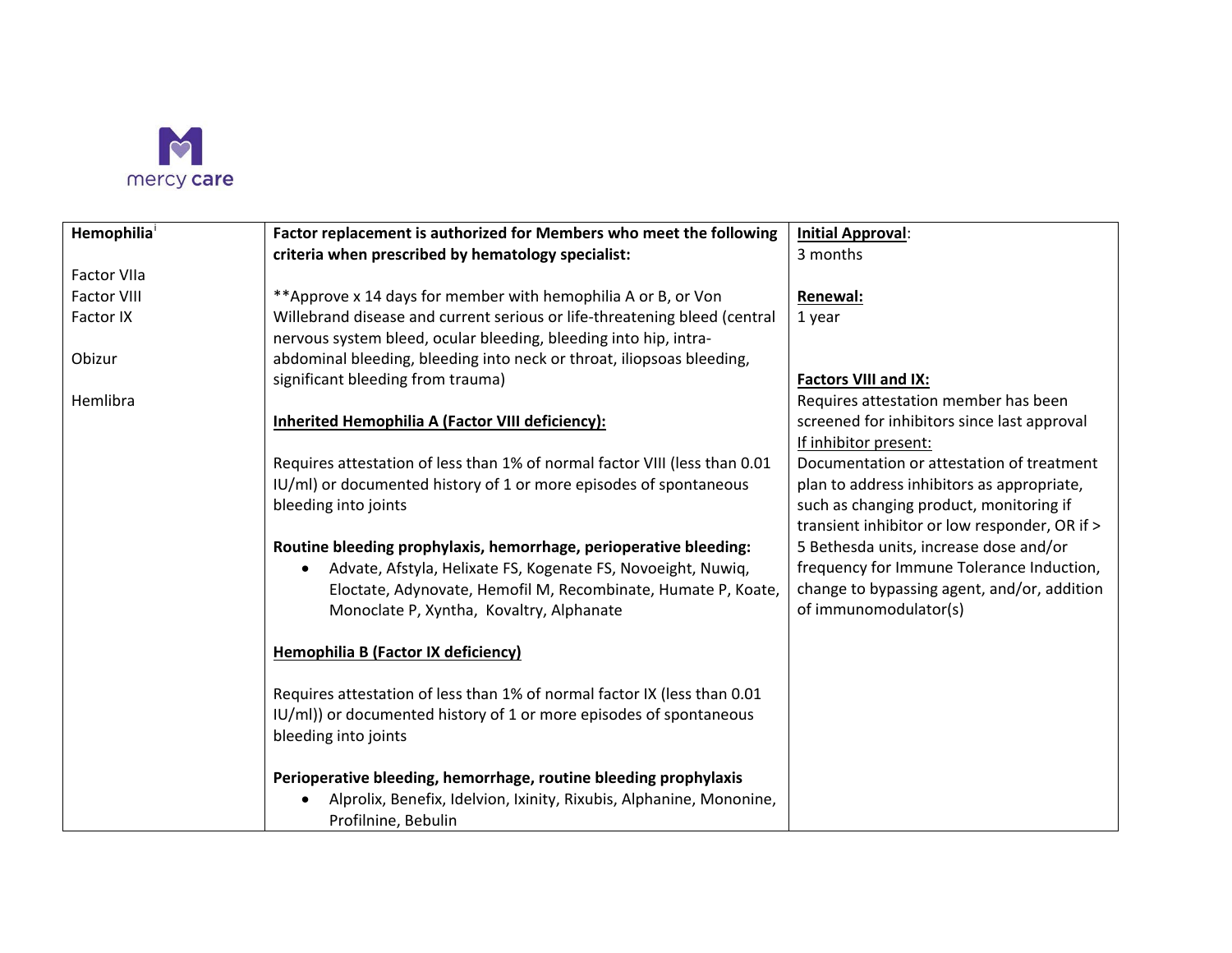# **Von-Willebrand disease:**

 Requires attestation of laboratory confirmed diagnosis, and history of bleeding (prolonged wound bleeding, post-surgical or dental bleeding, nosebleeds, menorrhagia, excessive bruising), or family history of bleeding or bleeding disorder)

- Vonvendi: adults 18 years of age and older
- Wilate, Humate P, Alphanate

### **Novoseven RT (Factor VIIa)**

Treatment of hemorrhagic complications or prevention of bleeding in surgical or invasive procedures for members with one of the following Food and Drug Administration (FDA) approved indications:

- Acquired hemophilia
- Hemophilia A or B with Inhibitors
- • Glanzman's thrombasthenia when refractory to platelet transfusions with or without antibodies to platelets
- Congenital Factor VII deficiency

## **Feiba (aPCC)**

Treatment of hemorrhagic complications or prevention of bleeding in surgical or invasive procedures or routine prophylaxis in members with hemophilia A or hemophilia B with inhibitors

#### **Obizur**

- Adults with acquired Hemophilia A
- • Documentation or attestation member does not have baseline anti-porcine factor VIII inhibitor titer of greater than 20 Bethesda Units (BU)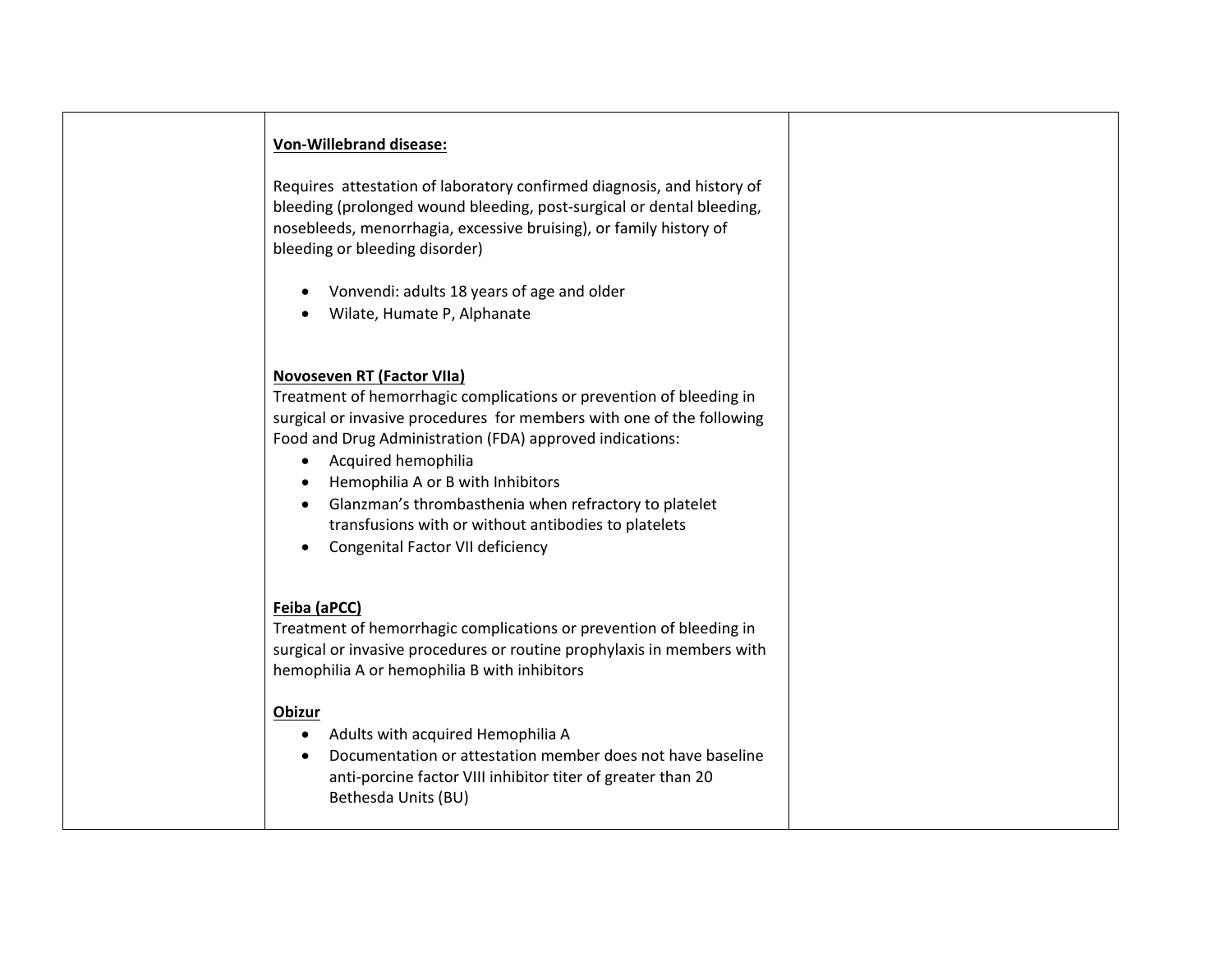<span id="page-2-0"></span>

|          | Hemlibra                                                                                                                                                                                                                                                                                                                                                                              |  |
|----------|---------------------------------------------------------------------------------------------------------------------------------------------------------------------------------------------------------------------------------------------------------------------------------------------------------------------------------------------------------------------------------------|--|
|          | Prophylaxis for members with Hemophilia A with inhibitors not<br>approved for treatment of acute bleeding                                                                                                                                                                                                                                                                             |  |
|          | Attestation activated Prothrombin Complex 100u/kg/24 hours<br>or greater will not be used concomitantly                                                                                                                                                                                                                                                                               |  |
|          |                                                                                                                                                                                                                                                                                                                                                                                       |  |
| 1.<br>2. | <b>Hemophilia Factor References:</b><br>Blanchette VS. Prophylaxis in the haemophilia population. Haemophilia. 2010;16:181-188.<br>Fischer K, Van der Boom JG, Molho P, Negrier C, Mauser-Bunschoten EP, Roosendaal G, et al. Prophylactic versus on-demand treatment strategies for severe<br>haemophilia: a comparison of costs and long-term outcome. Haemophilia. 2002;8:745-752. |  |
| 3.       | Hay CRM. Prophylaxis in adults with haemophlia. Haemophilia. 2007;13:10-15.                                                                                                                                                                                                                                                                                                           |  |
| 4.       | Manco-Johnson MJ, Abshire TC, Shapiro AD, Riske B, Hacker MR, Kilcoyne R, et al. Prophylaxis versus episodic treatment to prevent joint disease in boys with severe<br>hemophilia. N Eng J Med. 2007;357:535-544.                                                                                                                                                                     |  |
| 5.       | National Hemophilia Foundation Medical and Scientific Advisory Council. MASAC recommendation concerning prophylaxis (regular administration of clotting factor<br>concentrate to prevent bleeding), document #179. November 2007.                                                                                                                                                     |  |
|          | http://www.hemophilia.org/NHFWeb/Resource/StaticPages/menu0/menu5/menu57/masac179.pdf. Accessed January 25, 2018.                                                                                                                                                                                                                                                                     |  |
| 6.       | Walsh CE, Valentino LA. Factor VIII prophylaxis for adult patients with severe haemophilia A: results of a US survey of attitudes and practices. Haemophilia.<br>2009;15:1014-1021.                                                                                                                                                                                                   |  |

#### <sup>i</sup>**Hemophilia Factor References:**

- 1. Blanchette VS. Prophylaxis in the haemophilia population. Haemophilia. 2010;16:181-188.
- haemophilia: a comparison of costs and long-term outcome. *Haemophilia.* 2002;8:745-752. 1. Blanchette VS. Prophylaxis in the haemophilia population. *Haemophilia.* 2010;16:181-188.<br>2. Fischer K, Van der Boom JG, Molho P, Negrier C, Mauser-Bunschoten EP, Roosendaal G, et al. Prophylactic versus on-demand treat
- 3. Hay CRM. Prophylaxis in adults with haemophlia. Haemophilia. 2007;13:10-15.
- hemophilia. N Eng J Med. 2007;357:535-544. 3. Hay CRM. Prophylaxis in adults with haemophlia. *Haemophilia*. 2007;13:10-15.<br>4. Manco-Johnson MJ, Abshire TC, Shapiro AD, Riske B, Hacker MR, Kilcoyne R, et al. Prophylaxis versus episodic treatment to prevent
- xis versus episodic treatment to prevent joint disease in boys wit<br>Indation concerning prophylaxis (regular administration of clottin<br>Interaction ac179.pdf. Accessed January 25, 2018.<br>Interactions. Haemophilia. 5. National Hemophilia Foundation Medical and Scientific Advisory Council. MASAC recommendation concerning prophylaxis (regular administration of clotting factor concentrate to prevent bleeding), document #179. November 2007. http://www.hemophilia.org/NHFWeb/Resource/StaticPages/menu0/menu5/menu57/masac179.pdf. Accessed January 25, 2018.
- 2009;15:1014-1021. 6. Walsh CE, Valentino LA. Factor VIII prophylaxis for adult patients with severe haemophilia A: results of a US survey of attitudes and practices. *Haemophilia.*
- 7. Novoseven RT. [package insert]. Plainsboro, NJ: Novo Nordisk; revised July 2014.
- 8. FEIBA NF (Anti-Inhibitor Coagulant Complex). [package insert]. Westlake Village, CA: Baxter Healthcare Corporation; revised April 2017.
- 9. Guidelines for the management of hemophilia. 2nd ed. Montreal (Quebec): World Federation of Hemophilia; 2012; 1-74.
- 10. Medical and Scientific Advisory Council (MASAC). MASAC Recommendation Regarding the Use of Bypassing Agents in Patients with Hemophilia A or B and Inhibitors. MASAC Document #167. Adopted by the NHF Board of Directors on June 3, 2006. Accessed January 25, 2018. Available from <http://www.hemophilia.org/sites/default/files/document/files/167.pdf>
- 11. Hoots W.K., Shapiro A.D. (Aug 2015 ). Treatment of hemophilia. UpToDate. (D.H. Mahoney, J.S. Tirnauer, Eds.) Waltham, MA. Retrieved January 25, 2018, from [http://www.uptodate.com/contents/treatment-of-hemophilia?source=search\\_result&search=hemophilia&selectedTitle=2%7E150](http://www.uptodate.com/contents/treatment-of-hemophilia?source=search_result&search=hemophilia&selectedTitle=2%7E150)
- 12. Hoots W.K., Shapiro A.D. (Aug 2015 ). Factor VIII and factor IX inhibitors in patients with hemophilia. UpToDate. (L.K. Leung, D.H. Mahoney, J.S. Tirnauer, Eds.) Waltham, MA. Retrieved August 27, 2015, fro[m http://www.uptodate.com/contents/factor-viii-and-factor-ix-inhibitors-in-patients-with](http://www.uptodate.com/contents/factor-viii-and-factor-ix-inhibitors-in-patients-with-hemophilia?source=search_result&search=hemophilia&selectedTitle=3%7E150)[hemophilia?source=search\\_result&search=hemophilia&selectedTitle=3%7E150](http://www.uptodate.com/contents/factor-viii-and-factor-ix-inhibitors-in-patients-with-hemophilia?source=search_result&search=hemophilia&selectedTitle=3%7E150)
- 13. Medical and Scientific Advisory Council (MASAC) MASAC Recommendations Concerning Products Licensed for the Treatment of Hemophilia and Other Bleeding Disorders. MASAC document #250. Accessed January 25, 2018. Available a[t https://www.hemophilia.org/Researchers-Healthcare-Providers/Medical-and-Scientific-](https://www.hemophilia.org/Researchers-Healthcare-Providers/Medical-and-Scientific-Advisory-Council-MASAC/MASAC-Recommendations/MASAC-Recommendations-Concerning-Products-Licensed-for-the-Treatment-of-Hemophilia-and-Other-Bleeding-Disorders)[Advisory-Council-MASAC/MASAC-Recommendations/MASAC-Recommendations-Concerning-Products-Licensed-for-the-Treatment-of-Hemophilia-and-Other-Bleeding-](https://www.hemophilia.org/Researchers-Healthcare-Providers/Medical-and-Scientific-Advisory-Council-MASAC/MASAC-Recommendations/MASAC-Recommendations-Concerning-Products-Licensed-for-the-Treatment-of-Hemophilia-and-Other-Bleeding-Disorders)**Disorders**